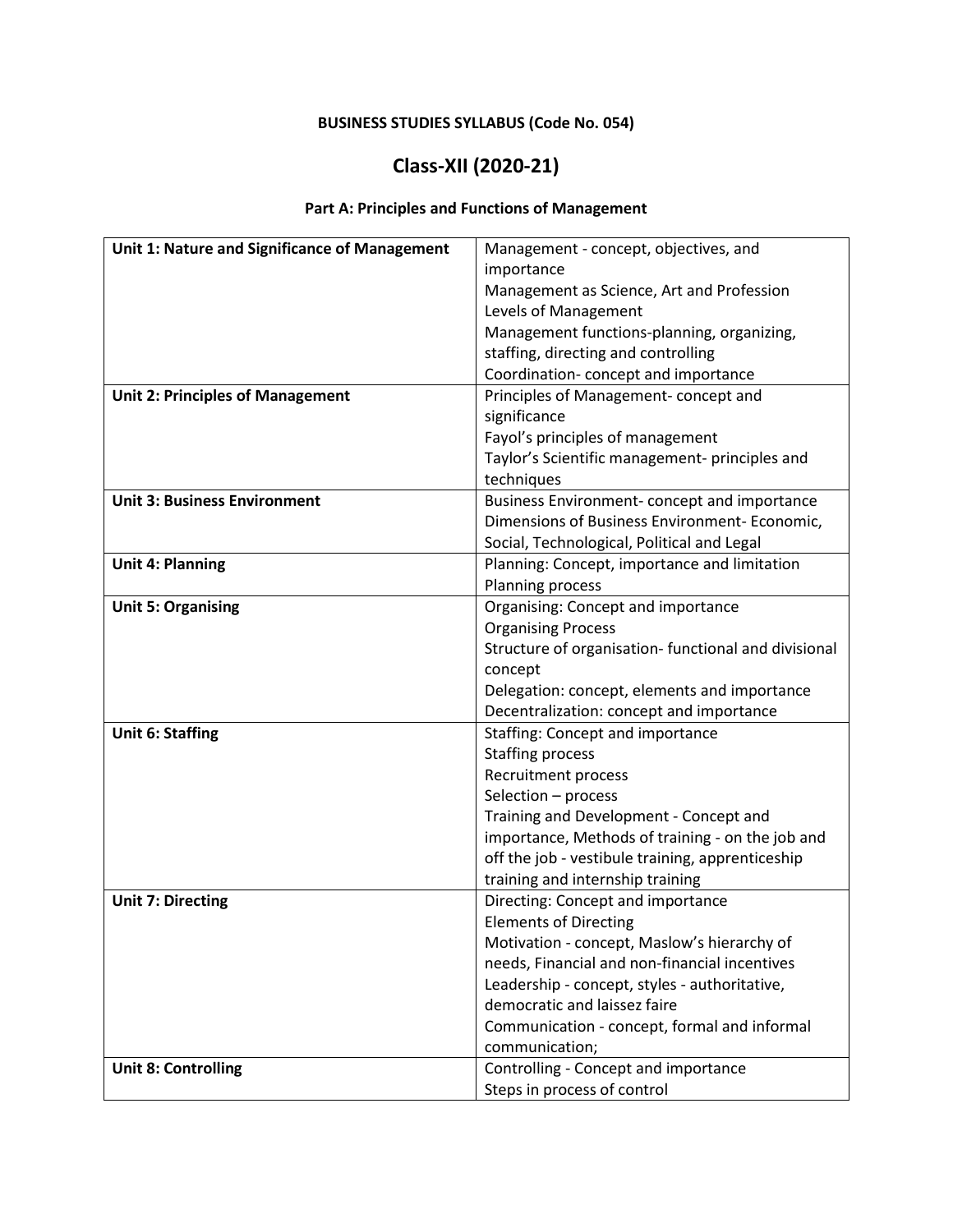#### **Part B: Business Finance and Marketing**

| <b>Unit 9: Financial Management</b> | Financial Management: Concept, role and           |  |  |
|-------------------------------------|---------------------------------------------------|--|--|
|                                     | objectives                                        |  |  |
|                                     | Financial decisions: investment, financing and    |  |  |
|                                     | dividend- Meaning and factors affecting           |  |  |
|                                     | Financial Planning - concept and importance       |  |  |
|                                     | Capital Structure - concept and factors affecting |  |  |
|                                     | capital structure                                 |  |  |
|                                     | Fixed and Working Capital - Concept and factors   |  |  |
|                                     | affecting their requirements                      |  |  |
| <b>Unit 10: Financial Markets</b>   | Financial Markets: Concept, Functions and types   |  |  |
|                                     | Money market and its instruments                  |  |  |
|                                     | Capital market: Concept, types (primary and       |  |  |
|                                     | secondary), methods of floatation in the primary  |  |  |
|                                     | market                                            |  |  |
|                                     | Stock Exchange - Meaning, Functions and trading   |  |  |
|                                     | procedure                                         |  |  |
|                                     | Securities and Exchange Board of India (SEBI) -   |  |  |
|                                     | objectives and functions                          |  |  |
| <b>Unit 11: Marketing</b>           | Marketing - Concept, functions and philosophies - |  |  |
|                                     | Product, Prize and Standard                       |  |  |
|                                     | Marketing Mix - Concept and elements              |  |  |
|                                     | Product - branding, labelling and packaging -     |  |  |
|                                     | Concept                                           |  |  |
|                                     | Price - Concept, Factors determining price        |  |  |
|                                     | Physical Distribution - concept                   |  |  |
|                                     | Promotion - Concept and elements; Advertising,    |  |  |
|                                     | Personal Selling, Sales Promotion and Public      |  |  |
|                                     | Relations                                         |  |  |
| <b>Unit 12: Consumer Protection</b> | <b>Consumer Protection: Concept</b>               |  |  |
|                                     | <b>Consumer Protection Act 1986:</b>              |  |  |
|                                     | Meaning of consumer                               |  |  |
|                                     | Rights and responsibilities of consumers          |  |  |
|                                     | Who can file a complaint?                         |  |  |
|                                     | Redressal machinery                               |  |  |
|                                     | Remedies available                                |  |  |
| Unit 13: Project Work               | As per CBSE guidelines.                           |  |  |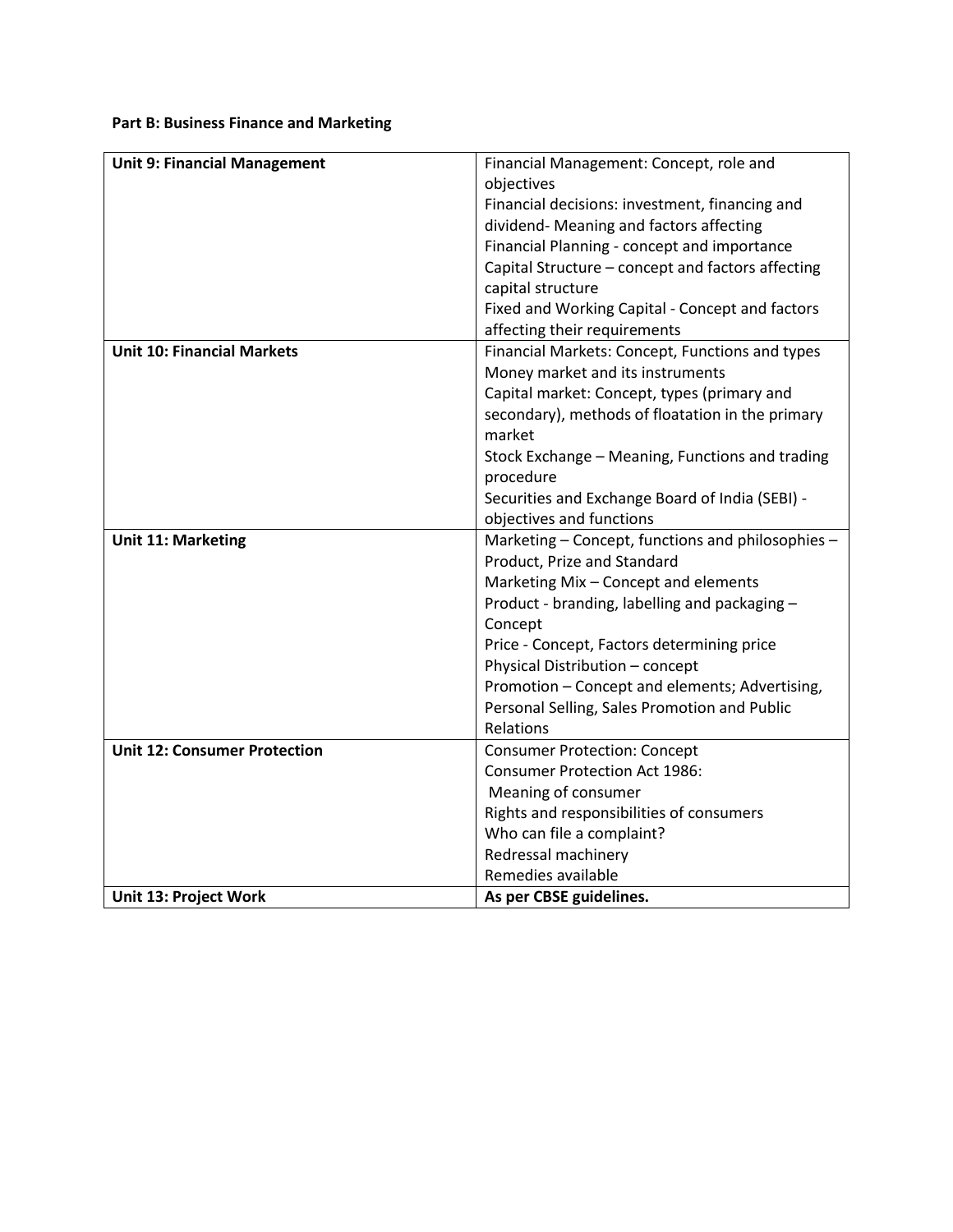## **Business Studies**

### **CLASS–XII (2020-21)**

#### **Theory: 80 Marks 3 Hours Project: 20 Marks**

| <b>Units</b>   |                                               | <b>Periods</b> | <b>Marks</b> |
|----------------|-----------------------------------------------|----------------|--------------|
| Part A         | <b>Principles and Functions of Management</b> |                |              |
| 1.             | Nature and Significance of Management         | 12             | 16           |
| $\overline{2}$ | <b>Principles of Management</b>               | 11             |              |
| 3              | <b>Business Environment</b>                   | 08             |              |
| 4              | Planning                                      | 08             | 14           |
| 5              | Organising                                    | 10             |              |
| 6              | Staffing                                      | 13             | 20           |
| $\overline{7}$ | <b>Directing</b>                              | 09             |              |
| $\overline{8}$ | Controlling                                   | 07             |              |
|                | Total                                         | 78             | 50           |
| Part B         | <b>Business Finance and Marketing</b>         |                |              |
| 9              | <b>Financial Management</b>                   | 20             | 15           |
| 10             | <b>Financial Markets</b>                      | 18             |              |
| 11             | <b>Marketing Management</b>                   | 24             | 15           |
| 12             | <b>Consumer Protection</b>                    | 05             |              |
|                | <b>Total</b>                                  | 67             | 30           |
|                |                                               |                |              |
| Part C         | <b>Project Work (One)</b>                     | 20             | 20           |